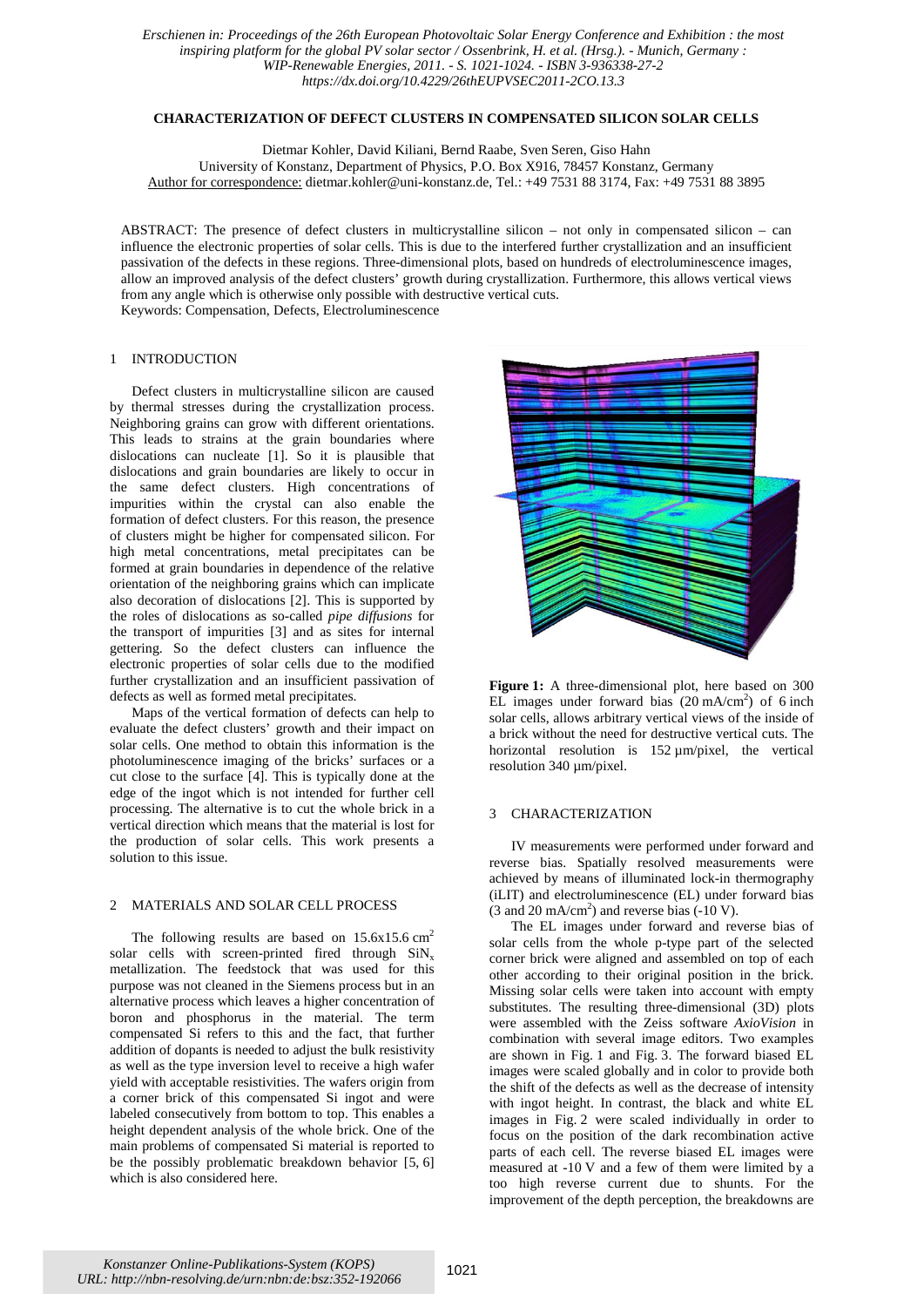

**Figure 2:** Many defect clusters shift inwards with proceeding crystallization, as shown in these EL images under forward bias of 3 mA/cm<sup>2</sup> for solar cells from increasing ingot heights (No. 027, 069, 245, 357 from left to right). The images under a reverse bias of -10 V are superpositioned in red. The ingot corner was located top right, as indicated by the blue symbol.

colorized in dependence of the position from red at the bottom to blue at the top. Thus, breakdown areas of same ingot height are represented in uniform colors. The resulting 3D image of the breakdowns can be seen in Fig. 3. A big advantage beside the fast measurement (here  $5 s$  at  $20 \text{ mA/cm}^2$ ) of the single images consists in the high spatial resolution of 150 µm per pixel for a  $15.6x15.6$  cm<sup>2</sup> solar cell compared to a similar plot of defects, done by Bergmann and shown in [7]. The vertical resolution is reduced by the wafer thickness of nearly 200 µm and the kerf loss due to wafer sawing as well as by the amount of missing wafers. The ingot corner can be seen backmost right in the image.

A few representative solar cells were cut into smaller cells in order to obtain spatial information in addition to the single values. After that, the IV measurements were repeated and the section images were assembled as described in our previous work [8].

### 4 RESULTS AND DISCUSSION

#### 4.1 Three-dimensional plots

The 3D plot shown in Fig. 1 is based on 300 electroluminescence images under forward bias of  $20 \text{ mA/cm}^2$ . About  $200 \text{ empty images}$  were filled in the places of missing solar cells. This decreases the vertical resolution. The plot contains a combination of three perpendicular views. The dark blue patterns here show cluster formations. For increasing height, they shift towards the front left corner of the brick which is in the direction of the ingot center. The vertical purple lines are the positions of the bus bars. The visible color shift for increasing height can be explained by the decreasing open circuit voltage which is related to the increasing bulk resistivity (see Fig. 4) in this compensated material.

The EL images under reverse bias were assembled into a transparent 3D plot of the shunts within the brick, as shown in Fig. 3. One of the benefits of a rotatable 3D view is that the transformation of defect clusters and their influence on the breakdown behavior within the ingot can be clearly illustrated. Another possibility for further analysis offers the extraction of vertical views from any desired angle.

### 4.2 Shifting defect clusters

While the 3D plot is a good instrument for an analysis of these clusters which can range over wide parts of ingot height, the comparison of single EL images under forward bias as shown in Fig. 2 demonstrates the spatial distribution of the same clusters. With increasing ingot height, the clusters migrate from the ingot edge (in the images the top and right cell edges) towards the center, leaving behind a rather cluster-free edge zone. Stronger edge shunts are visible as thick horizontal lines in the 3D plot for EL under reverse bias in Fig. 3. These shunts were probably caused during the processing.

#### 4.3 Compensation and local type inversion

In the blue-colored upper part of the 3D plot in Fig. 3, the breakdown sites are only visible at the former edge of the ingot. Detailed measurements in this part are shown in Fig. 4 and Fig. 5. For the cell No. 417 in Fig. 4, the electroluminescence image under forward bias shows that the clusters keep on shifting. But under reverse bias, no soft breakdown sites can be seen at the clusters close to the bottom left corner. This can be explained by the combination of two effects. First of all, different segregation coefficients of boron and phosphorus lead to a decrease of the net doping towards the upper part of the ingot. This means that the bulk resistivity increases as shown in Fig. 4. Because of the compensation, fewer free charge carriers are available for recombination. But this cannot explain the whole effect and especially not the still remaining breakdown sites at the edge of the ingot.



**Figure 3:** Three-dimensional transparent plot of the breakdown sites of the analyzed corner brick, made from single EL images under reverse bias of -10 V. The ingot corner is placed in the right backmost corner. The color gradient displays the height and is applied for an improved depth perception.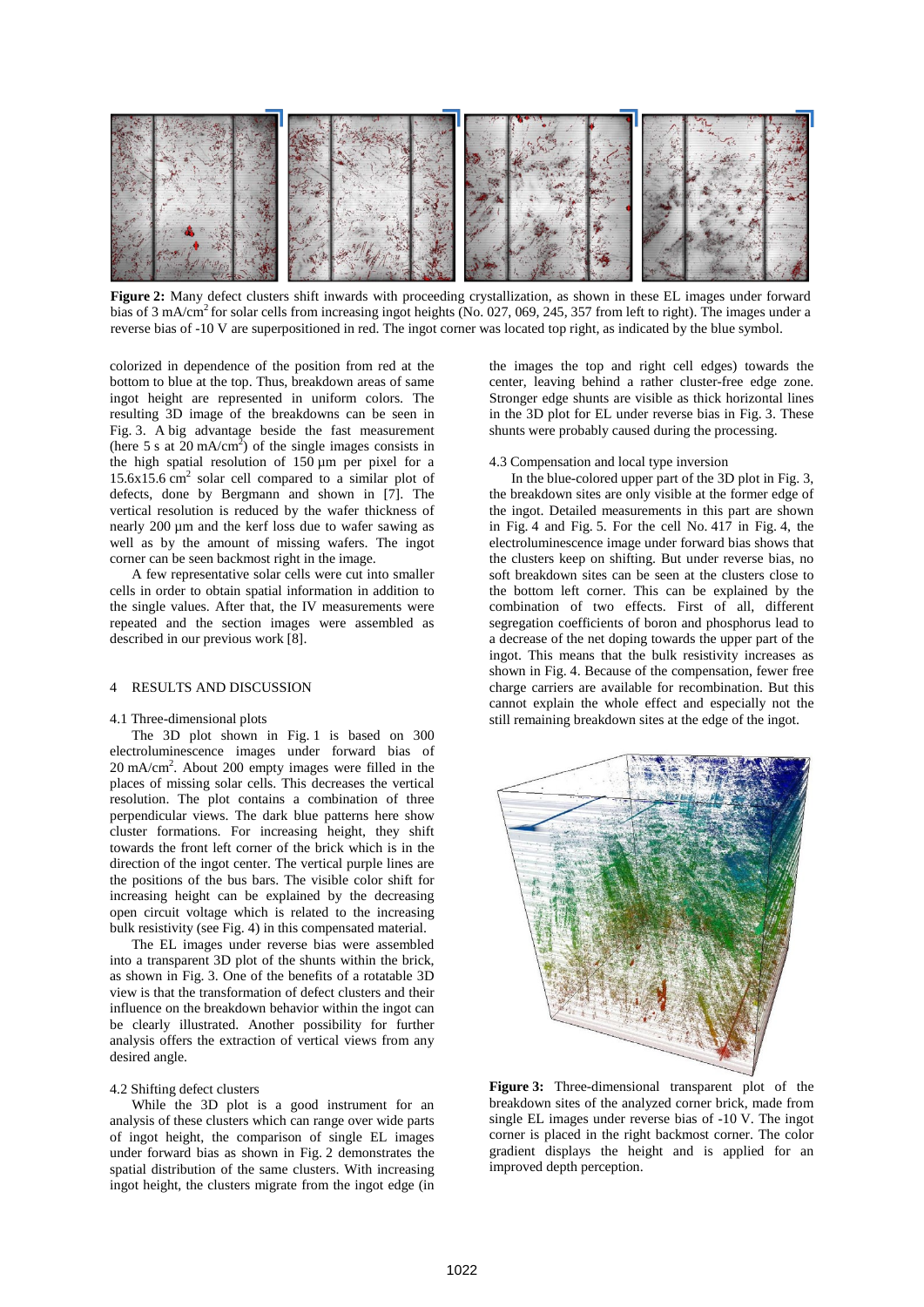

**Figure 4:** EL images under reverse (-10 V, left) and forward bias (center), and of the series resistance (right), each taken from the solar cell No. 417. The corner of the ingot was situated top right, as indicated by the blue symbol.



**Figure 5:** iLIT,  $V_{\text{oc}}$  map and breakdown voltage map of the solar cell No. 499 from the top of the ingot. It is assumed that the bottom left wafer part is already n-type due to the crystallization starting from the ingot edges (top and right).

The second effect is presented in Fig. 5. The solar cell No. 499 was positioned at the upper end of the p-type part. The iLIT image of this cell shows an increased temperature signal at the busbar and at the solar cell edge. It seems that the type inversion has already started in the bottom left corner of this cell. Similar effects were also reported by Haunschild et al. [4] and Kwapil et al.[9].

At this very high position in the p-type part, the EL measurement under reverse bias was not successful. So, this solar cell was cut into smaller subcells which were IV-measured under forward and reverse bias. The breakdown voltage for the large solar cell from this part was less than -0.2 V. However, the measurements of the small cut solar cells in Fig. 5 showed that this is caused only by the section in the bottom left corner which is closest to the ingot center, while the rest of the solar cell still has a very good breakdown quality. This can be explained by the assumption that the crystallization starts at the edge of the ingot. This is in accordance with the above mentioned decreased visible breakdowns towards the center of the ingot.

Since boron and phosphorus remain preferentially in the melt due to their segregation coefficients of 0.8 and 0.35, their concentrations are respectively higher in the center of the ingot at a certain height. Therefore, the low breakdown voltages are based on the partly commenced type inversion which probably appears first in the center of the ingot. Since the compensation effect decreases outwards from the ingot center, it can be concluded that the crystallization at a specific height starts at the ingot edge. This leaves the center part with a higher net doping and an earlier type inversion compared to the edge part at this height.

Spectrally resolved IQE measurements (not shown here) revealed a small increase of the effective diffusion length in the bulk in areas closer towards the ingot center, leading to a similar behavior for the short current density, which can be explained by the net doping effect.

The breakdown behavior of compensated silicon was reported to be worse than for electronic-grade silicon, caused by both the higher metal and net doping concentrations  $[5, 10]$ . As there is no general specification of compensated Si available, the impurity concentrations can differ a lot. The net doping concentration depends on the concentration already present in the feedstock and added contents of boron and phosphorus. For the material which was used in this experiment, the breakdown voltage measurements for the large solar cells were limited to  $1 \text{ A}/(156 \text{ cm})^2$ , while the small cut cells could be measured at up to  $3 \text{ A}/(156 \text{ cm})^2$ due to the lower total current. Some solar cells from the lowest part of the brick are shunted, probably due to impurities from the crucible. For the rest of the brick, the reverse voltages for the large cells are better than -12 V and -13 V for the small cut cells. For increasing height, the reverse voltages follow the increasing base resistivity, according to Wagner's results [10], until the typeinversion starts in parts of the wafer as shown in Fig. 5. Therefore, most of the solar cells made from this kind of compensated Si material shows a similar breakdown voltage as electronic grade multicrystalline solar cells [11].